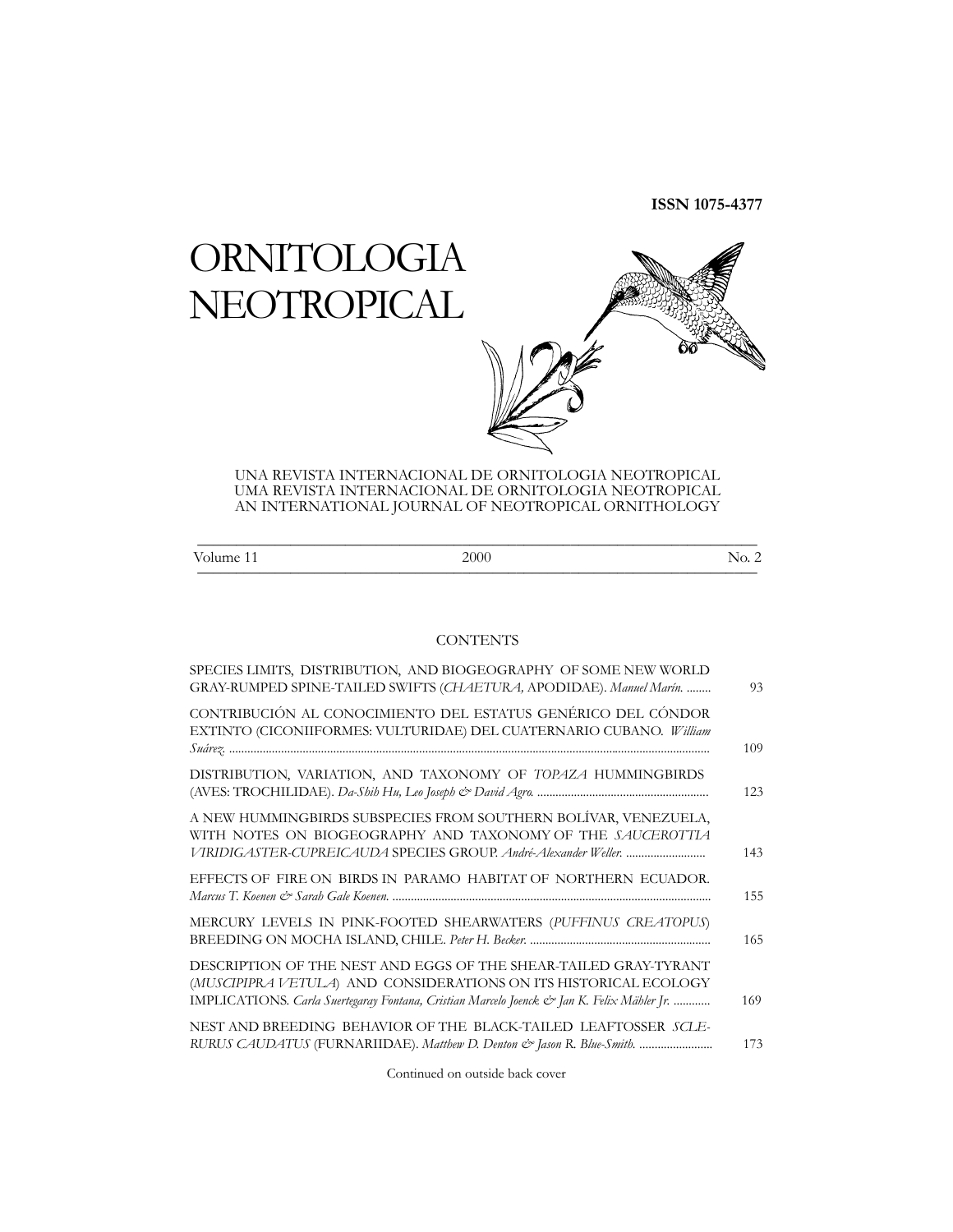#### THE NEOTROPICAL ORNITHOLOGICAL SOCIETY (*Founded 4 December 1987*)

- President: François Vuilleumier, Department of Ornithology, American Museum of Natural History, Central Park West at 79th Street, New York, NY 10024-5192, USA. (*E-mail: vuill@amnh.org*).
- Vice-President: Roberto Cavalcanti, Departamento de Zoologia, Instituto de Ciências Biológicas, Universidade de Brasília, Brasília, DF 70910-900, Brazil. (*Email: rbc@tba.com.br*).
- Editor: Raymond McNeil, Département de Sciences biologiques, Université de Monréal, C.P. 6128, Succ. "Centre-ville", Montréal, Québec, Canada H3C 3J7. (*E-mail: mcneilr@ere.umontreal.ca*).
- Treasurer: J. Michael Meyers, USGS Patuxent Wildlife Research Center., Warnell School of Forest Resources, The University of Georgia, Athens, GA 30602-2152, USA.(*E-mail: jmeyers@smokey.forestry.uga.edu*); subscriptions, advertising, orders, back issues, exchanges.
- Secretary: Robert C. Beason, Biology Department, State University of New York, 1 College Circle, Geneseo, NY 14454, USA. (*E-mail: beason@uno.cc.geneseo.edu*).
- Elected Council Members: Mary Victoria McDonald (USA), Eugene S. Morton (USA), Edwin O. Willis (Brazil).

Past President: Mario A. Ramos, Washington, D.C., USA.

Past Editor (1987–1997): Karl-L. Schuchmann, Bonn, Germany.

Patron: Robert G. Goelet, New York City, USA.

Books for review: François Vuilleumier, Department of Ornithology, American Museum of Natural History, Central Park West at 79th St., New York, NY 10024-5192, USA.

#### Editorial Board

| Allison V. Andors, USA.    | Lloyd Kiff, USA.             | Marc Théry, France          |
|----------------------------|------------------------------|-----------------------------|
| Luiz dos Anjos, Brazil     | Cristina Yumi Miyaki, Brazil | Yerko Alfredo Vilina, Chile |
| Carlos Bosque, Venezuela   | Diego Montalti, Argentina    | François Vuilleumier, USA   |
| Roberto Cavalcanti, Brazil | Jorge Nocecal, Mexico        | James W. Wiley, USA.        |
| Ernesto Enkerlin, Mexico   | Manuel Nores, Argentina      | Edwin O. Willis, Brazil     |
| Patricia Escalante, Mexico | Brigitte Poulin, France      | Kevin Winker, USA.          |
| Jon Fjeldså, Denmark       | Karl Schuchmann, Germany     |                             |
| Jürgen Haffer, Germany     | Gary Stiles, Colombia        |                             |

#### Membership

Any person interested in ornithology may become a member of the Neotropical Ornithological Society upon payment of dues. Members of all classes receive ORNITOLOGIA NEOTROPI-CAL. Membership dues per calendar year are: Students (with verification of student status only): US \$ 15.00; Subscribers from Latin American countries: US \$ 25.00; Subscribers from all other countries: US \$ 35.00; Libraries: US \$ 60.00. ORNITOLOGIA NEOTROPICAL of the current year sent by third class mail. If air mail delivery is required, please add US \$ 20.00 to subscription above. All payments must be to the treasurer in US currency, either by credit card (VISA, MasterCard), or by check or international money order drawn on a US bank.

Art for the cover page is by David Alker (United Kingdom).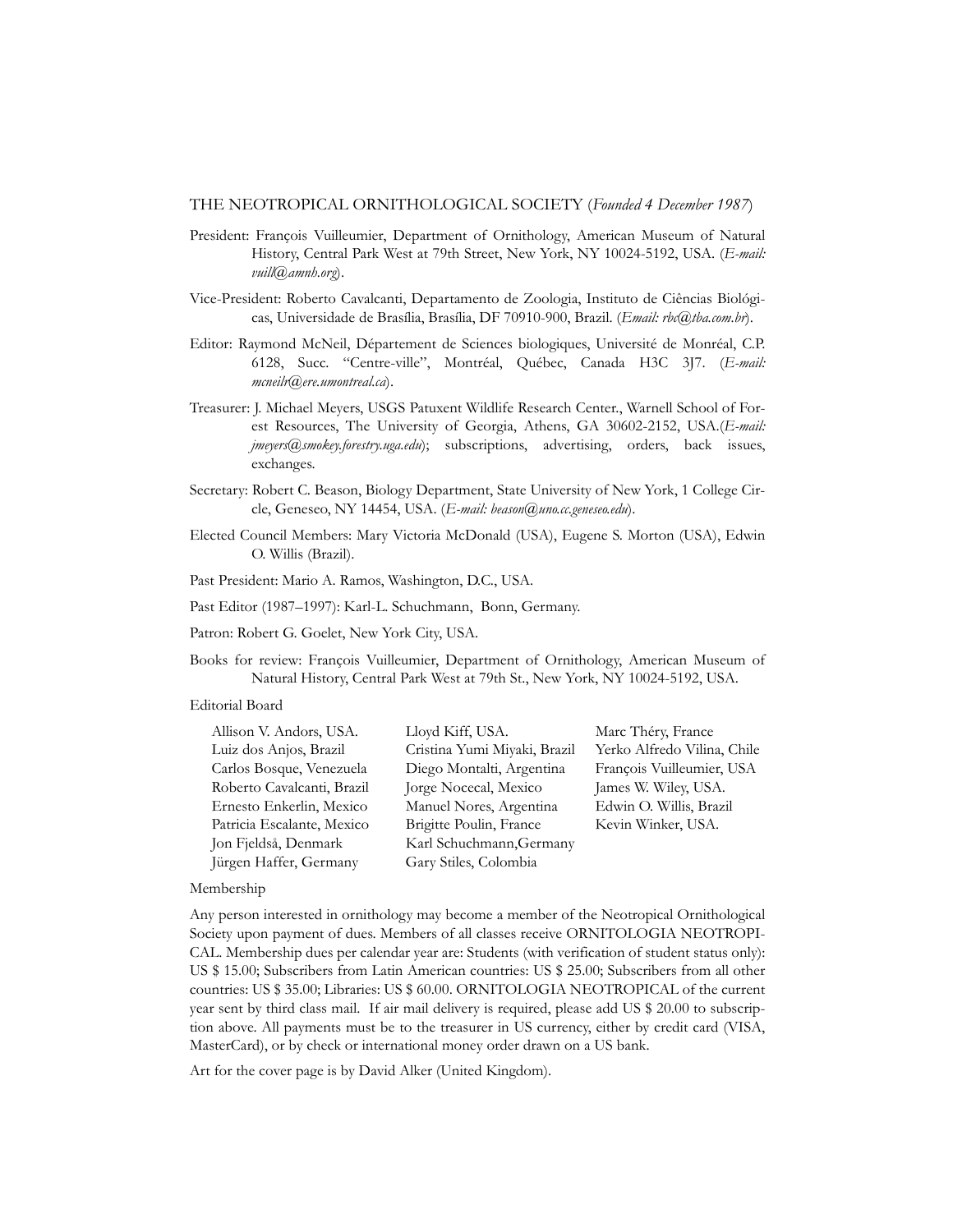### NOTICE TO CONTRIBUTORS

ORNITOLOGIA NEOTROPICAL is a refereed journal accepting papers in Spanish, Portuguese and English. Contributions on anatomy, biogeography, ecology, faunistics, and life histories are preferred. All papers submitted shall reflect the results of original research. Colour plates may be included. Page charges are not required for contributors of ORNITOLOGIA NEOTROPICAL, but compensations for printing expenses will be appreciated.

All persons interested in publishing in ORNITOLOGIA NEOTROPICAL are welcome and kindly asked to send their manuscripts to Raymond McNeil, Département de Sciences biologiques, Université de Montréal, C.P. 6128, Succ. "Centre-ville", Montreal, Québec, Canada H3C 3J7. Fax: 1-514-343-2293; **E-mail: mcneilr@ere.umontreal.ca.**

#### MANUSCRIPTS

**Potential authors are invited to request additional detailed instructions from the editor by e-mail.** Manuscripts intended for publication in ORNITOLOGIA NEOTROPICAL should be submitted in triplicate. Type the text, tables, legends and references double-spaced on one side of letter size (216 x 279 mm or similar), good quality bond paper with at least 25 mm margins. Avoid footnotes. Provide a concise title, and an abridged title for a running head. Avoid using tables as much as possible, using text or illustrations where possible. Put each table on a separate unnumbered page. Legends for all figures and tables should be typed on a separate unnumbered page. Material in the tables or graphs should not be repeated in the text. Write mathematical formulas on one line, where possible.

All major papers should have an abstract in English and another one in Spanish or Portuguese, designed to acquaint readers with the essential points in the text. It should contain no more than 300 words and should be suitable for the use of abstracting services. In addition, no more than 10 key words should be provided at the end of the abstract. Manuscripts intended to be "Short Communications" should be 6 typed pages or less, not including figures and tables. They require key words but no abstract; otherwise they are organized the same as major articles. Use the metric system in text, figures and tables. Designate clock time in the 24-h system and write it as 06:30 or 20:00. Use the European system of calendar notation (e.g., 4 December 1987).

All illustrative material should be arranged in the form of figures, each with an arabic number. Line drawings, e.g., graphs, maps, drawings, should be designed for reduction by at least one-half. Try to plan illustrations for a single column. Use mechanical lettering devices or adhesive transfer letters. Typewriter or dot-matrix printing is not acceptable. Include a key to symbols in the illustration unless the symbols can be described in the legend. Photographs must be sharp and of good contrast showing details in important areas. Prints from monochrome (black-and-white) film are preferred. Photographs and paintings can be published in colour; ask the Managing Editor for details. Write the author's name and the figure number on the back of each photograph using a soft pencil, and never a ballpoint pen. Use a protective overlay for photographs submitted.

Make sure that all citations in the text are listed at the end of the paper, and that all papers listed have been cited. In-text citations of publications by three or more authors should be in the form "Buckley *et al.*" Consult a recent issue of ORNITOLOGIA NEOTROPICAL for details of citations. For general matters of English style, please consult the "CBE Style Manual", 1983, 5th edition, Council of Biology Editors, Inc., 9650 Rockville Pike, Bethesda, MD, 20814, U.S.A.

Proofs and typescript will normally be sent to the senior author. Please inform the Editor well in advance of any change in address or system for handling proofs. Check proofs carefully against typescript for errors. Corrections will be made without charge but author revision of proofs, not due to printer's errors, will be charged to the author at US \$ 5.00 per revision line. Return proofs and typescript to the Editor within one week after receipt. Order reprints when returning proofs. Authors receive 30 reprints of major articles or short communications free of charge.

ORNITOLOGIA NEOTROPICAL is printed on acid-free paper.